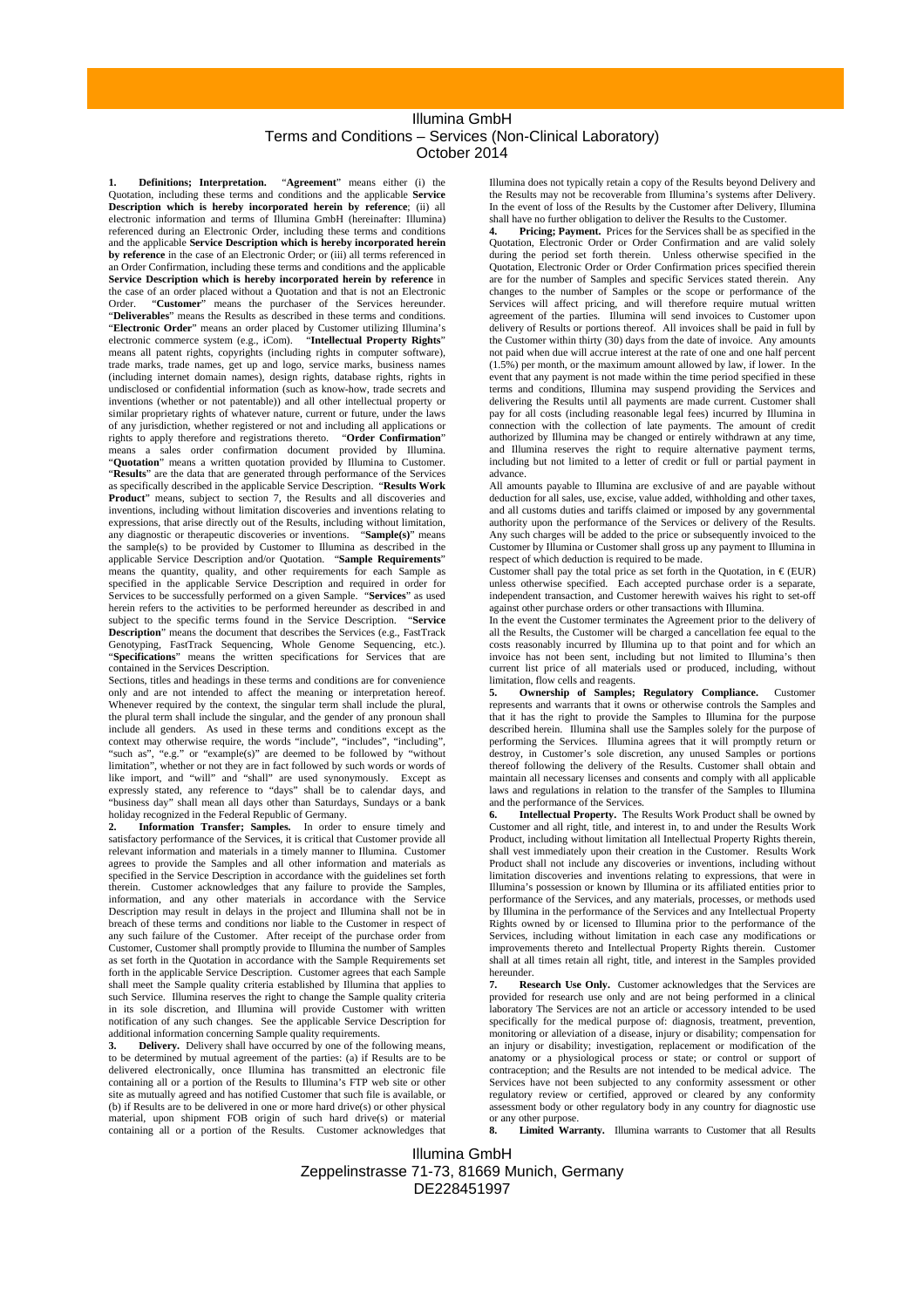delivered by Illumina hereunder shall conform to the Specifications**. All other warranties are herewith, to the extent permitted by law, excluded.** 

**9. Indemnification.** Illumina shall indemnify and hold harmless Customer, its affiliated entities and their respective directors, officers, employees, agents, successors, and assigns from and against any liabilities, expenses, or costs arising out of any claim, complaint, suit, proceedings, or cause of action brought by a third party pertaining to infringement of such third party's valid and enforceable Intellectual Property Rights resulting from the methods, materials, or processes specified by Illumina and used by Illumina in performance of the Services and Illumina shall pay all settlements entered into, and all final judgments and costs (including reasonable attorneys' fees) awarded against Customer (and Illumina, as the case may be) in connection with any such action.

Customer shall indemnify and hold harmless Illumina, , its affiliated entities and their respective directors, officers, employees, agents, successors, and assigns from and against any liabilities, expenses, or costs arising out of any claim, complaint, suit, proceedings or cause of action brought by a third party pertaining to (i) infringement of such third party's valid and enforceable Intellectual Property Rights or other rights resulting from Customer's (a) providing the Samples, information and other materials (b) specification or selection of any methods, materials, or processes to be used in the performance of the Services, other than those methods, materials, or processes that are specified by Illumina in the Service Description and used by Illumina in performing the Service, or (c) specification or selection of the SNP loci in the case of genotyping or regions of interest in the case of targeted sequencing, or (ii) arising out of any actions Customer has taken based on its analysis, interpretation, or use of the Results and any other information provided by Illumina under these terms and conditions and Customer shall pay all settlements entered into, and all final judgments and costs (including reasonable attorneys' fees) awarded against Illumina (and Customer, as the case may be) in connection with any such action.

Each party's indemnification obligation pursuant to this Section 9 is subject to the indemnified party (i) notifying the indemnifying party promptly in writing of such action, (ii) giving the indemnifying party exclusive control and authority over the defense and settlement of such action, (iii) not admitting infringement of any Intellectual Property Right without the indemnifying party's prior written consent, (iv) not entering into any settlement or compromise of any such action without the indemnifying party's prior written consent, and (v) providing all reasonable assistance to the indemnifying party (provided that the indemnifying party reimburses the indemnified party for its

## reasonable out-of-pocket expenses incurred in providing such assistance). **10. Limited Liability. To the extent permitted by law, all of Illumina's liabilities are herewith excluded.**

**11. Privacy.** Customer acknowledges that Illumina deems of utmost importance the privacy and anonymity of any individual that is the subject of the Samples. Therefore Customer shall not disclose or provide to Illumina in any format, any information that might identify the source of a Sample, shall comply with all legal, regulatory, and contractual obligations with respect to the privacy of the individual that is the subject of such Sample, and shall inform Illumina in a timely manner of any requirements applicable to Illumina's provision of these Services.

Illumina shall not sell, trade or otherwise disclose with any other customer of Illumina any account information of Customer. Customer acknowledges and agrees that Illumina is entitled to maintain and use a database of orders and account information pertaining to Customer for purposes of order processing, maintaining records and assisting with future orders of Customer.

**12. Confidential Information.** Except as provided herein, each party shall maintain in confidence, and shall not use for any other purpose or disclose to any third party, information (of whatever nature) disclosed by the other party or its affiliated entities in writing and marked "Confidential" (or in a similar manner to indicate its confidential nature) or that is disclosed orally as confidential and confirmed in writing within thirty (30) days following such disclosure (collectively, "Confidential Information"). However, the source and identity of Samples, the Results, and the details of the methods, materials or processes used by Illumina in the performance of the Services which, by their very nature or the circumstances in which imparted, would reasonably be deemed confidential, shall be considered Confidential Information whether or not so marked. Each party shall not disclose Confidential Information disclosed by the other party. The receiving Party shall disclose the Confidential Information of the disclosing party solely on a need to know basis to its directors, officers and employees and also agrees not to disclose to any third party any terms of these terms and conditions without the consent of the other party, except as required by securities or other applicable laws or regulations, in which case the Disclosing party shall seek confidential treatment to the extent available, under conditions that reasonably protect the confidentiality thereof.

Confidential Information shall not include any information that is: (i) already lawfully known to the receiving party at the time of disclosure hereunder, (ii) now or hereafter becomes publicly known other than through breach of these terms and conditions, (iii) is disclosed to the receiving party by a third party

that the disclosing party reasonably concluded was under no obligation of confidentiality to the disclosing party with respect thereto, or (iv) is independently developed by or for the receiving party without reliance on the Confidential Information of the disclosing party. The obligations of confidentiality contained in this Section 12 shall remain in force for a period of no less than three (3) years from the delivery of all the Results, which shall in all events survive its earlier termination.

**13. Customer's Breach; Survival. In addition to any remedies specified elsewhere under these terms and conditions, and any remedies available to Illumina under law, Illumina may, immediately upon notice to the Customer, do any, all, or any combination of the following in the event Customer breaches the terms of these terms and conditions: (i) cease performance hereunder, or (ii) terminate any remaining warranty for the affected service.** All provisions of these terms and conditions including without limitation Sections 1 - 14, and all payment obligations incurred hereunder shall survive termination for a an unlimited period of time. All other rights and obligations of the parties under these terms and conditions shall cease upon termination or expiration of these terms and

## conditions.<br>14. Mis **14. Miscellaneous.**

a. Customer acknowledges and agrees that any future products and/or services ("Unreleased Products") are subject to new part numbers, pricing, and specifications. Customer agrees that its purchase of the Services hereunder is not in reliance on the availability of any Unreleased Products.

If any provision of these terms and conditions is held invalid or unenforceable, such provision shall be enforced to the maximum extent permissible so as to effect the intent of the parties, and the remainder of these terms and conditions will continue in full force and effect. The failure of either party to exercise any right granted herein or to require any performance of any term of these terms and conditions or the waiver by either party of any breach of these terms and conditions shall not prevent a subsequent exercise or enforcement of, or be deemed a waiver of any subsequent breach of, the same or any other term of these terms and conditions. Nothing in these terms and conditions shall constitute or create a joint venture, partnership, or any other similar arrangement between the parties. No party is authorized to act as agent for the other party hereunder except as expressly stated in these terms and conditions.

All notices required or permitted under these terms and conditions shall be in writing.

d. Customer shall not assign or transfer any rights or obligations under these terms and conditions without the prior written consent of Illumina; provided, however, that no consent shall be required for any assignment in connection with any change of control or the sale of all or substantially all of the stock or assets of Customer to a party that (i) agrees in writing to be bound by the terms and conditions of these terms and conditions, and (ii) is not, in Illumina's reasonable judgment, a competitor of Illumina or any of its affiliate entities. Illumina may assign or transfer these terms and conditions to any (i) successor by way of change of control or sale of all or substantially all of its stock or assets relating to these terms and conditions, (ii) of its affiliated entities. Illumina or any successor may assign all or part of the right to payments under these terms and conditions. Subject to the foregoing, these terms and conditions shall be binding on and inure to the benefit of the parties' respective successors and permitted assigns.

e. These Terms and Conditions shall be governed by, and interpreted in accordance with the laws of Germany, without reference to conflict of laws principles. International purchase laws, in particular the United Nations Convention on Contracts for the International Sale of Goods (CISG) shall not apply.<br>f. **Arbitration** Any dispute relating

Any dispute relating to the validity, performance, construction or interpretation of these Terms and Conditions, which cannot be resolved amicably between Customer and Illumina shall be submitted to final and binding arbitration in accordance with the Arbitration Rules of the German Institution of Arbitration (DIS). Place of Arbitration shall be Munich, Germany. The number of arbitrators shall be three (3). The language of the arbitration proceeding shall be English provided, however, that written evidence may be submitted in either German or English language. The award of the arbitration shall be final, non-appealable and binding upon the parties and their respective successors and permitted assignees. Judgement upon the award may be entered in any court having the jurisdiction thereof.

g. Illumina shall not be responsible for any failure to perform or delay attributable in whole or in part to any cause beyond its reasonable control, including but not limited to acts of God, fire, flood, tornado, earthquake, hurricane, lightning, government actions, actual or threatened acts of war, terrorism, civil disturbance or

Illumina GmbH Zeppelinstrasse 71-73, 81669 Munich, Germany DE228451997